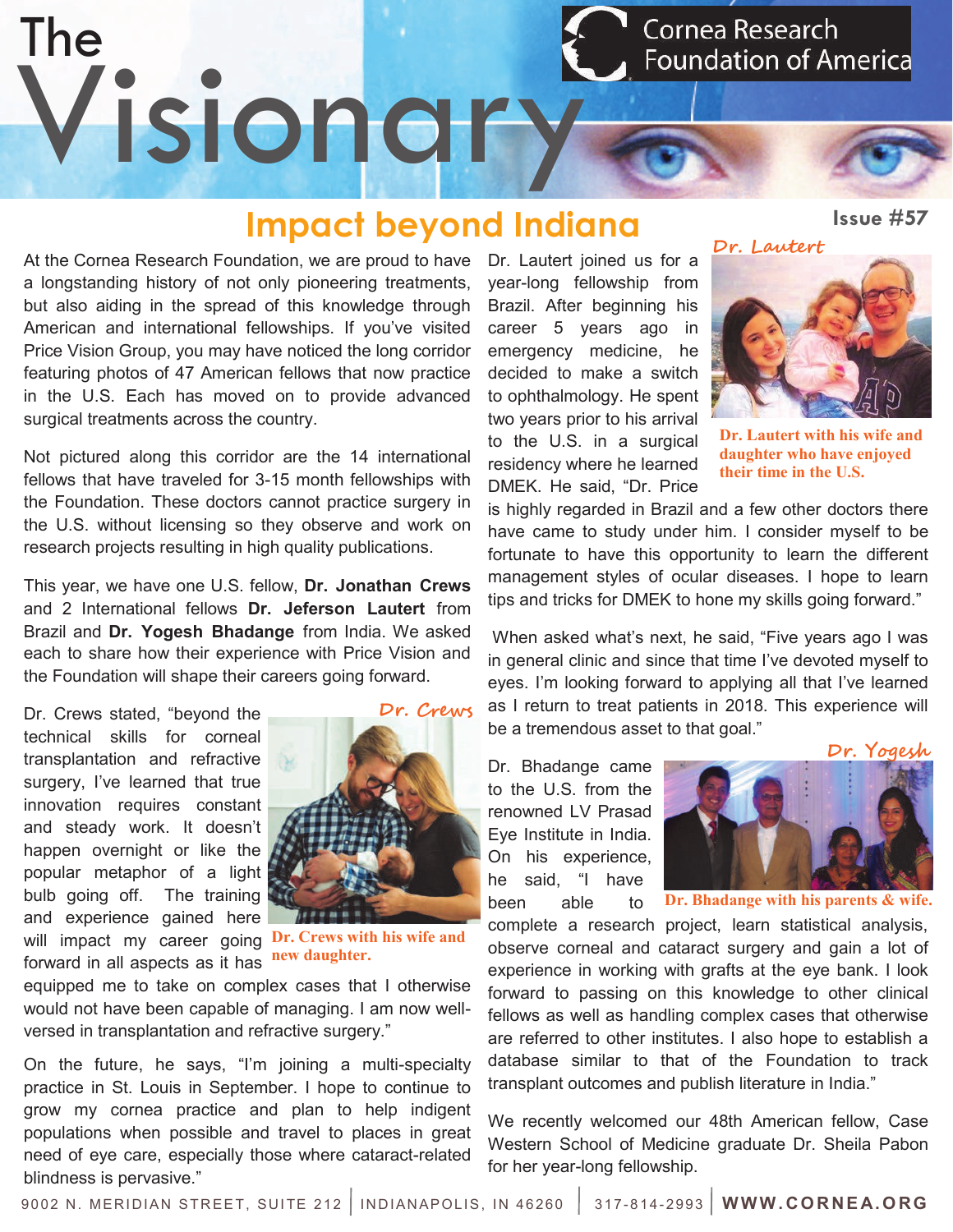- **10 year Fuchs' Genetics Study findings were recently shared in a video made possible by a gift from Frank P. and Mary Castelnovo**. The report from Dr. Marianne Price explains that three new genes were identified to be associated with Fuchs' dystrophy and the importance of a fourth gene was confirmed. A follow up study is underway. Check it out at **tinyurl.com/CRFAfuchs** or at Cornea.org.
- The **Cornea Classic Golf Outing** was held on May 23, 2017 raising nearly \$50,000 for cornea research. We appreciate all those who sponsored, played and volunteered to make our signature fundraiser a success! Save the date for June 5, 2018 as our chairman Harry Scheid celebrates 20 years of service!
- A study to evaluate the efficacy and safety of a new medication in subjects with dry eye associated with primary **Sjögren's Syndrome** is now underway.



**Dr. Price making remarks at the Golf Outing on May 23rd.**

- Join our community at **Facebook.com/groups/FuchsDMEK**
- The next **Focus on Education optometry seminar** will be on November 18, 2017 at the Ritz Charles in Carmel, Indiana providing optometrists with 7 hours of continuing education to maintain their licensing.

## *From College Interns to Next-Generation Doctors*

CRFA hosts internships for undergrads with medical school aspirations. It's beneficial for students to see the work involved in research as they help maintain our long-term transplant database and work on specialty research projects. The program paves the way for the next generation of researchers in various medical fields. Over the years, many have gone on to become doctors while several others are currently in medical school.

**Kelly Fairchild, DO** interned, and later was a study coordinator with a focus on crosslinking for keratoconus studies prior to attending the College of Osteopathic Medicine at Des Moines University. She graduated in 2017 after completing her last rotation with Dr. Price observing surgery and working on a follow up crosslinking research project and recently began her OB/GYN residency in Milwaukee. Kelly said, *"My time in the clinic helping with procedures, explaining studies and consenting patients honed my communication skills and gave me a solid understanding of the importance of working to advance treatment options for patients. Much of my time with CRFA was spent providing crosslinking on a study basis which helped halt the disease process of keratoconus. I was excited to see the treatment was approved in 2016 and some insurances are beginning to offer coverage. It was eye opening to observe the speed of change and how important it is to stay current in order to provide the best care to patients. I felt ahead of my peers in this regard and am thankful for my time at CRFA."* 



**Dr. Kelly Fairchild**



**Dr. Lauren Rose, pictured with her husband, Devin and daughter, Naomi. They are expecting their second child later this summer.**

**Lauren Rose, DO** interned during her junior and senior undergrad years at Marian University in Indianapolis. In 2017, she graduated from their School of Osteopathic Medicine and started her family medicine residency with Community Hospital East in Indianapolis. She said of her experience, *"Working on studies at the Foundation was my first opportunity to interact with patients and really fueled my interest in continuing to pursue a medical career. The experience opened my eyes to the importance of listening and taking all factors of health into consideration. I learned a great deal during my internship about patient care and the importance of continuing my education beyond my degree, as science and technology are rapidly changing the way we can and will treat patients in the future."*

We have hosted 7 summer interns, 3 of which are in ophthalmology residency or fellowship, 3 are in medical school and one is currently in radiology residency. Of the 6 who joined us for a year or more, 4 are in or have completed medical school, one is taking a

service year with medical school plans and our current intern, Marek Lisek, is planning to attend medical school. **"It is rewarding to inspire future physicians and help them build a strong foundation and interest in research and improving patient outcomes,"** said Marianne Price, executive director.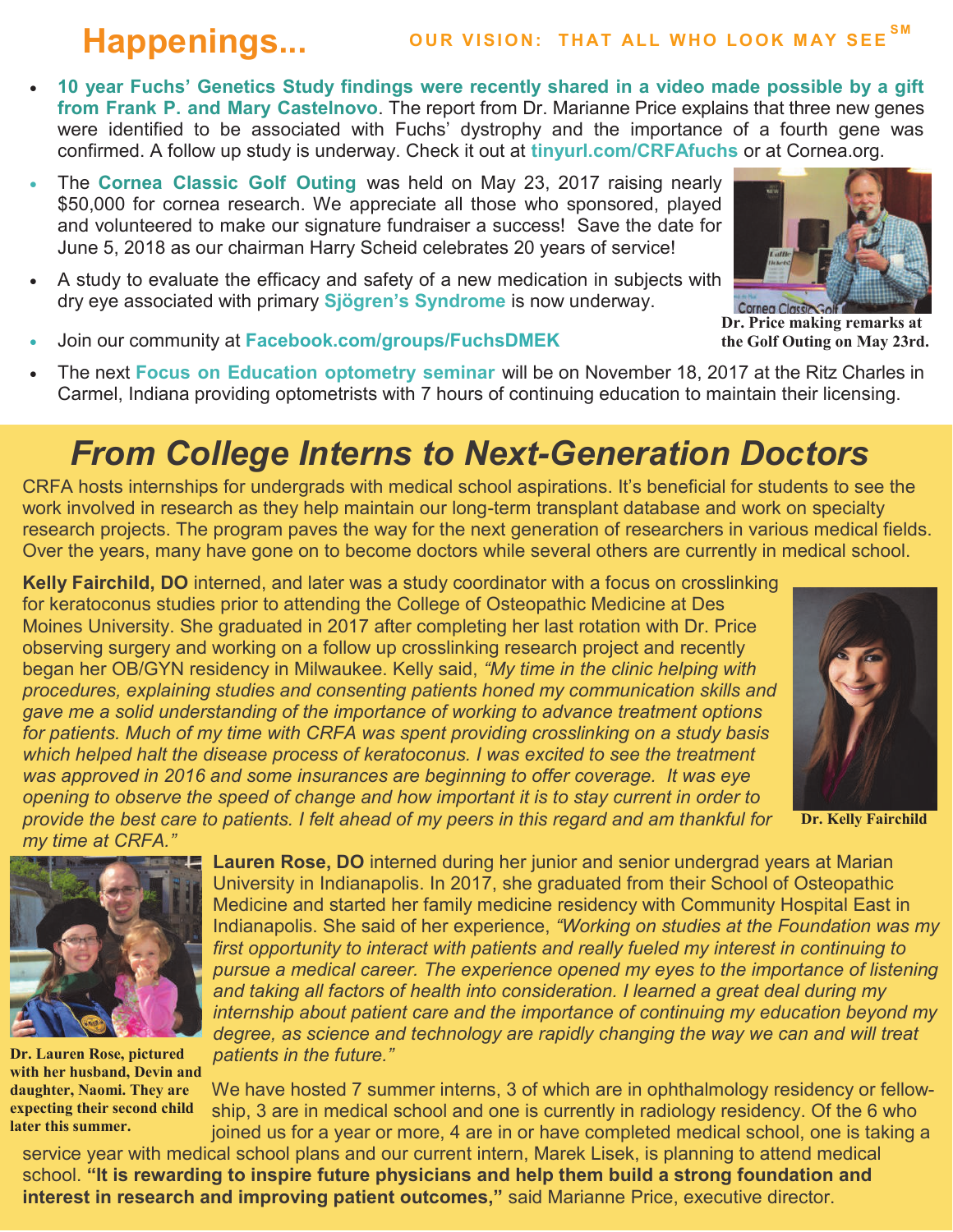### **Breaking Research News by Marianne O. Price, Ph.D. How We're Making an Impact with your Support**



Research to prevent and treat eye diseases is important to those with genetic problems like Fuchs' dystrophy and their families. As mentioned previously, we recently shared a Fuchs' Genetics Study update. Equally important, and often overlooked, is the **importance of the spread of the knowledge gained from vision research to help people beyond those able to travel for treatment.** How do we do this? Through every available channel our goal is to provide customized communications to the public, college students with medical school aspirations, optometrists, medical fellows, as well as established doctors.

For optometrists, who are often the first line of vision care, we provide the **Focus on Education Optometry** Seminar held each Fall that help them to better identify, treat and know when to refer both common and complicated eye problems. We provide **Cornea Courses** to experienced surgeons to provide newer treatments in their respective states or countries and fellowships to both American and international doctors. We update patients and laypeople through our **website and newsletters**, **phone calls, and more** so they keep abreast of the latest options. After all, it is important to be your own advocate as you navigate the health care system.

Our mission is to comprehensively spread information gained to maximize the fruit of our efforts. We do this not only through teaching but also through publishing articles in leading industry journals to reach doctors globally.

Be sure to visit Cornea.org where we recently touched base with a number of our past education programs.

fellows and they have shared where they are now. You can also view our publications on the website.

- 1. We are evaluating ways to **reliably regenerate the corneal endothelium** in patients with Fuchs' dystrophy. Once perfected, this advance could **eliminate the need for donor tissue and the risk of transplant rejection** for patients with this condition.
- 2. We have initiated a **large genetic study** to determine why certain people develop high eye pressure when they use corticosteroid eye drops to reduce inflammation after eye surgery or to prevent transplant rejection. We expect that the insights we gain from this study will lead to new diagnostic tests and **shed light on why people develop glaucoma.**
- **3.** In parallel with the genetic study, we will begin evaluating a new eye drop that we hope may **prevent the eye pressure elevation** triggered by use of corticosteroid eye drops.

**We appreciate your kind support of our vision "That All Who Look May See."®**

**Global Reach**—Doctors from nearly 40 countries and





**OUR MISSION:**

"To give each person the opportunity for the best possible vision by innovating solutions for vision impairment and sharing results through relevant educational channels to reach a global audience. We expand possibility and enrich lives by optimizing sight."

You can help by making a tax-deductible gift to help support our research and